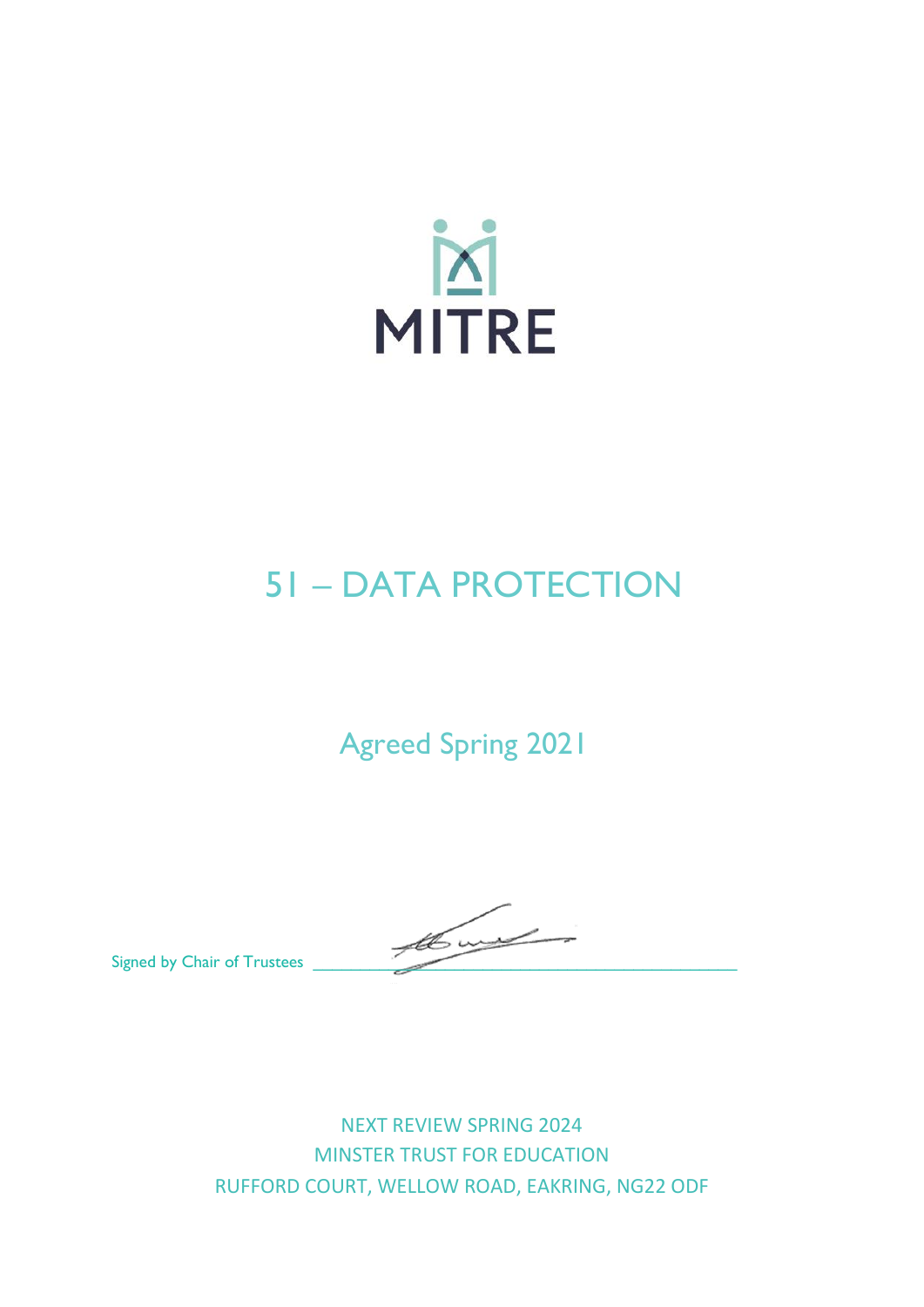# **Data Protection Policy**

# **Contents**

- Policy statement
- About this policy
- Definition of data protection terms
- Data protection officer
- Data protection principles
- Fair and lawful processing
- Processing for limited purposes
- Notitying data subjects
- Adequate relevant and non-excessive
- Accurate data
- Timely processing
- Processing in line with data subject's rights
- Data security
- Data protection impact assessments
- Disclosure and sharing of personal information
- Data processors
- Images and videos
- Changes to this policy

ANNEX Definition of terms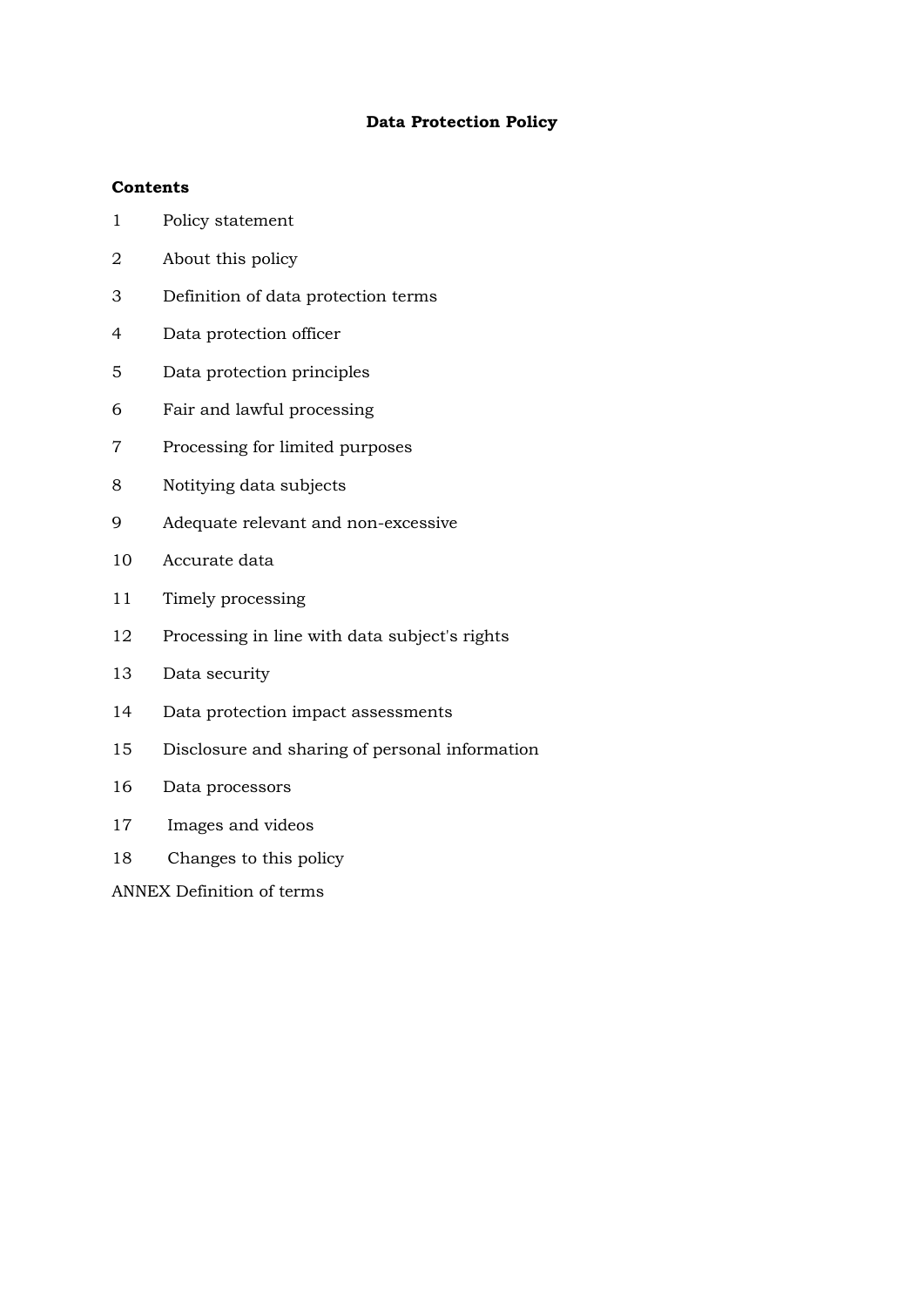#### 1 **Policy statement**

- 1.1 Everyone has rights with regard to the way in which their **personal data** is handled. During the course of our activities as a Trust we will collect, store and **process personal data** about our pupils, **workforce**, parents and others. This makes us a **data controller** in relation to that **personal data**.
- 1.2 We are committed to the protection of all **personal data** and **special category personal data** for which we are the **data controller**.
- 1.3 The law imposes significant fines for failing to lawfully **process** and safeguard **personal data** and failure to comply with this policy may result in those fines being applied.
- 1.4 All members of our **workforce** must comply with this policy when **processing personal data** on our behalf. Any breach of this policy may result in disciplinary or other action.
- 1.5 Minster Trust for Education (MITRE) will support staff to comply by providing staff training information which can be used by individual schools to train their staff and to provide refresher training relating to GDPR. New staff will receive information as they join each school
- 1.6 Schools within MITRE will be encouraged to encompass specific staff requirements within their code of conduct.

### 2 **About this policy**

- 2.1 The types of **personal data** that we may be required to handle include information about pupils, parents, our **workforce**, and others that we deal with. The **personal data** which we hold is subject to certain legal safeguards specified in the General Data Protection Regulation ('**GDPR**'), the [Data Protection Act 2018], and other regulations (together '**Data Protection Legislation**').
- 2.2 This policy and any other documents referred to in it set out the basis on which we will **process** any **personal data** we collect from **data subjects**, or that is provided to us by **data subjects** or other sources.
- 2.3 This policy does not form part of any employee's contract of employment and may be amended at any time.
- 2.4 This policy sets out rules on data protection and the legal conditions that must be satisfied when we process **personal data**.

#### 3 **Definition of data protection terms**

3.1 All defined terms in this policy are indicated in **bold** text, and a list of definitions is included in the Annex to this policy.

#### 4 **Data Protection Officer**

4.1 As a Trust we are required to appoint a Data Protection Officer ("DPO"). Each individual school in our Trust will appoint their own DPO. The list of appointed DPOs is: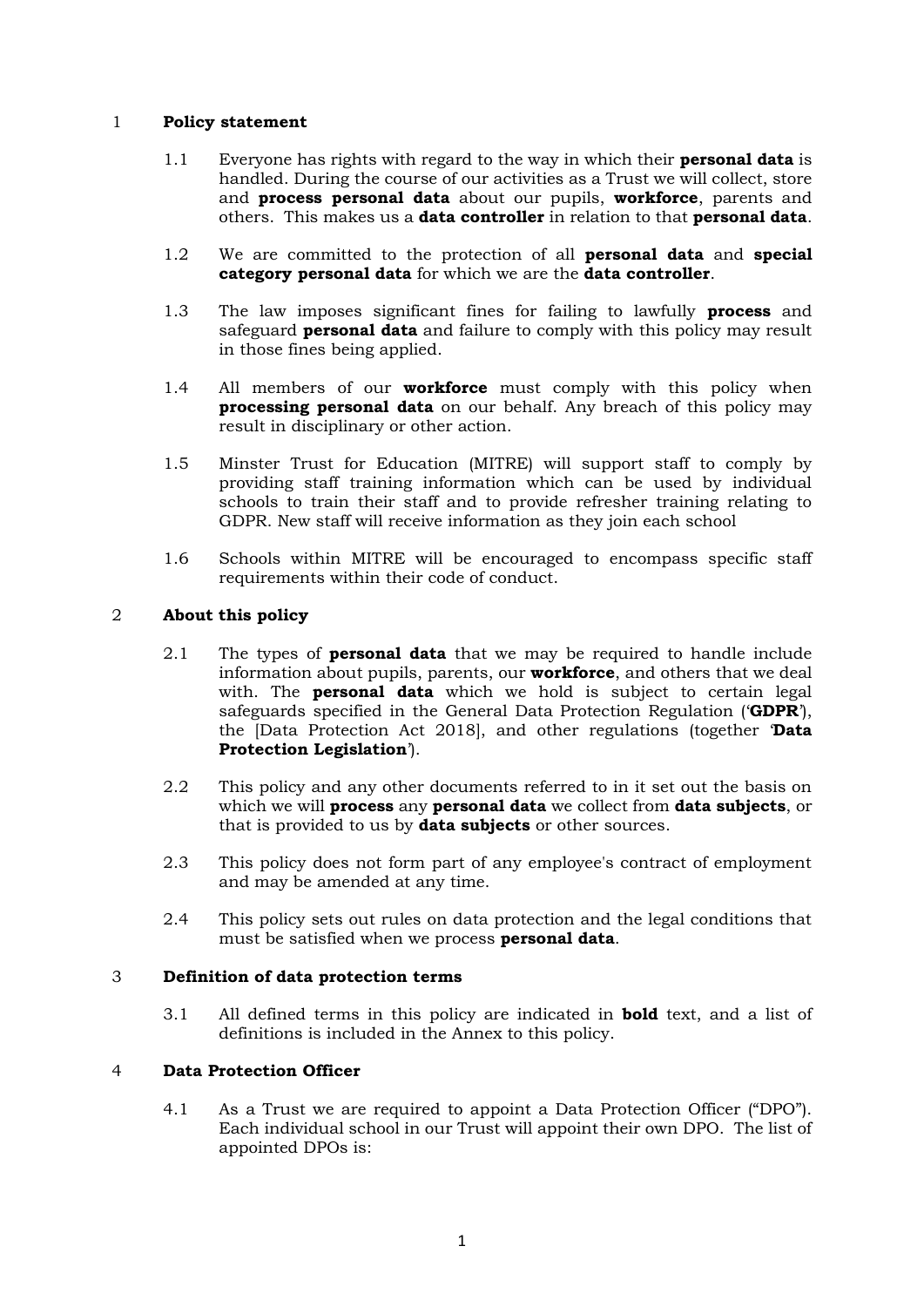| School                      | <b>DPO</b>          | <b>Contact Details</b>                    |
|-----------------------------|---------------------|-------------------------------------------|
| Minster Trust for Education | <b>Tracey Piper</b> | t.piper@mitretrust.org.uk                 |
|                             |                     | Tel 01636 551103                          |
| The Minster School          | Caroline Blick      | c.blick@minster.notts.sch.uk              |
|                             |                     | Tel 01636 814000                          |
| <b>Bleasby Primary</b>      | Sarah Smith         | ssmith@bleasby.notts.sch.uk               |
|                             |                     | Tel 01636 830203                          |
| Farnsfield St Michael's     | Rob Fry             | rfry@st-michaels.notts.sch.uk             |
|                             |                     | Tel 01623 882494                          |
| Holy Trinity Infants        | Jemma Hughes        | jhughes@southwellholytrinity.notts.sch.uk |
|                             |                     | Tel 01636 812067                          |
| Halam Primary               | Phil Cooke          | dpo@halam.notts.sch.uk                    |
|                             |                     | Tel 01636 813062                          |
|                             |                     |                                           |
| National CofE Academy       | Ashley Cockerill    | acockerill@nationalacademy.org.uk         |
|                             |                     | Tel 0115 963 5667                         |
|                             |                     |                                           |
| Lowes Wong Infant School    | Alix Peacock        | apeacock@loweswong-inf.notts.sch.uk       |
|                             |                     | Tel 01636 812207                          |

- 4.2 The DPO is responsible for ensuring compliance with the Data Protection Legislation and with this policy. Any questions about the operation of this policy or any concerns that the policy has not been followed should be referred in the first instance to the DPO.
- 4.3 The DPO is also the central point of contact for all **data subjects** and others in relation to matters of data protection.

# 5 **Data protection principles**

- 5.1 Anyone **processing personal data** must comply with the data protection principles. These provide that **personal data** must be:
	- 5.1.1 **Processed** fairly and lawfully and transparently in relation to the **data subject**;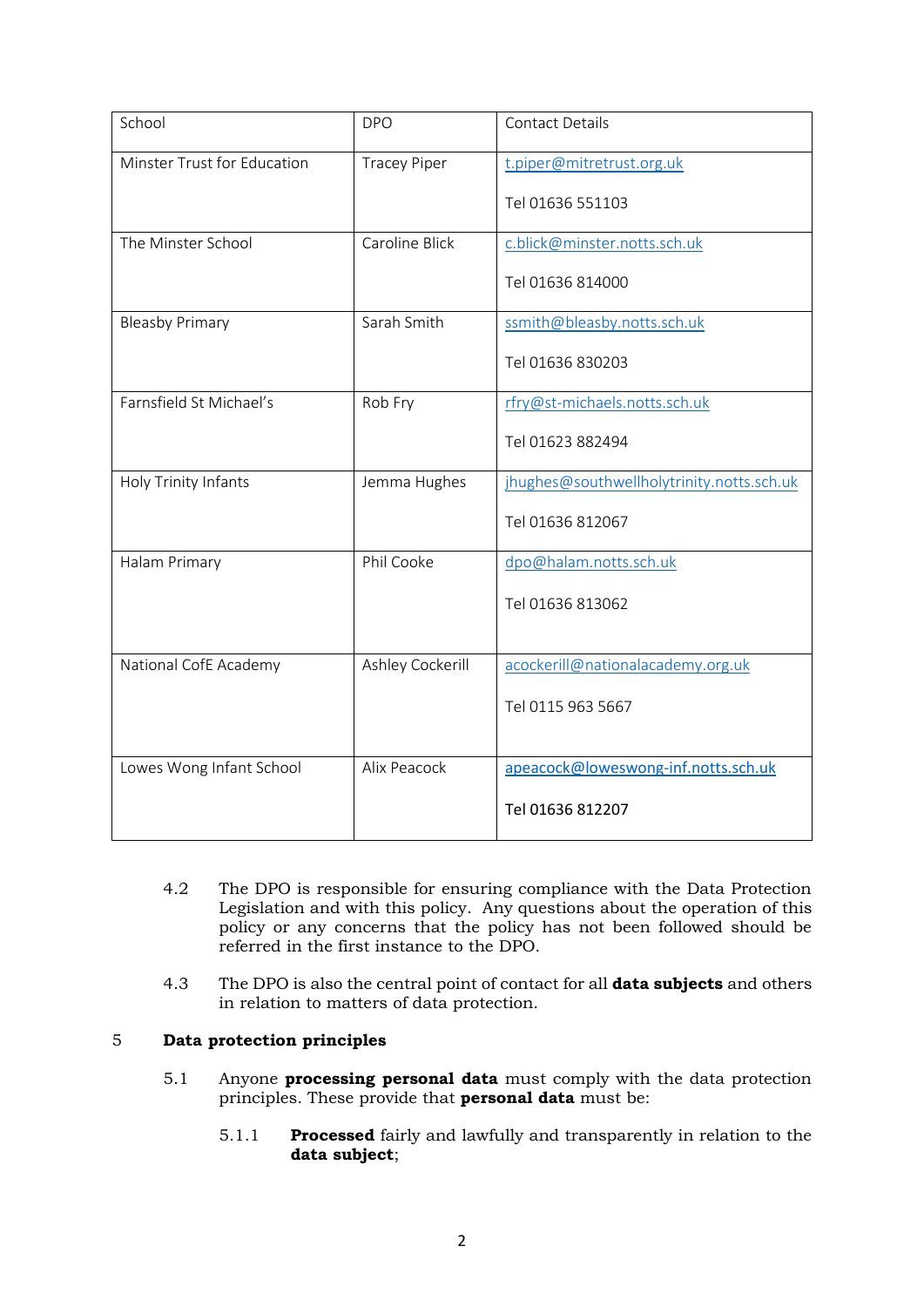- 5.1.2 **Processed** for specified, lawful purposes and in a way which is not incompatible with those purposes;
- 5.1.3 Adequate, relevant and not excessive for the purpose;
- 5.1.4 Accurate and up to date;
- 5.1.5 Not kept for any longer than is necessary for the purpose; and
- 5.1.6 **Processed** securely using appropriate technical and organisational measures.
- 5.2 **Personal Data** must also:
	- 5.2.1 be **processed** in line with **data subjects'** rights;
	- 5.2.2 not be transferred to people or organisations situated in other countries without adequate protection.
- 5.3 We will comply with these principles in relation to any **processing** of **personal data** by the Trust/School.

#### 6 **Fair and lawful processing**

- 6.1 Data Protection Legislation is not intended to prevent the **processing** of **personal data**, but to ensure that it is done fairly and without adversely affecting the rights of the **data subject**.
- 6.2 For **personal data** to be **processed** fairly, **data subjects** must be made aware:
	- 6.2.1 that the **personal data** is being **processed**;
	- 6.2.2 why the **personal data** is being **processed**;
	- 6.2.3 what the lawful basis is for that **processing** (see below);
	- 6.2.4 whether the **personal data** will be shared, and if so with whom;
	- 6.2.5 the period for which the **personal data** will be held;
	- 6.2.6 the existence of the **data subject's** rights in relation to the **processing** of that **personal data**; and
	- 6.2.7 the right of the **data subject** to raise a complaint with the Information Commissioner's Office in relation to any **processing**.
- 6.3 We will only obtain such **personal data** as is necessary and relevant to the purpose for which it was gathered, and will ensure that we have a lawful basis for any **processing**.
- 6.4 For **personal data** to be **processed** lawfully, it must be **processed** on the basis of one of the legal grounds set out in the Data Protection Legislation. We will normally **process personal data** under the following legal grounds: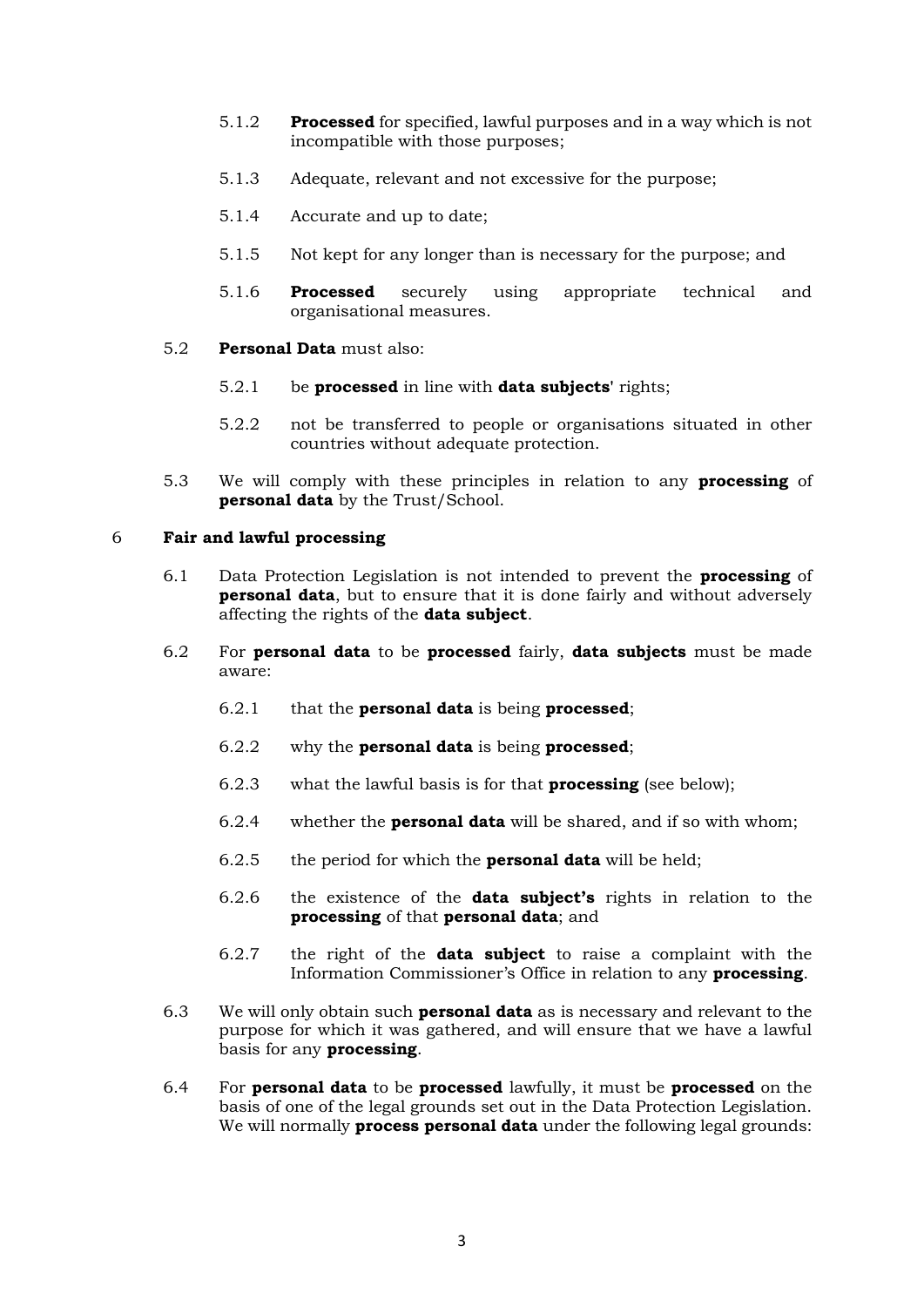- 6.4.1 where the **processing** is necessary for the performance of a contract between us and the **data subject**, such as an employment contract;
- 6.4.2 where the **processing** is necessary to comply with a legal obligation that we are subject to, (e.g the Education Act 2011);
- 6.4.3 where the law otherwise allows us to **process** the **personal data** or we are carrying out a task in the public interest; and
- 6.4.4 where none of the above apply then we will seek the consent of the **data subject** to the **processing** of their **personal data.**
- 6.5 When **special category personal data** is being processed then an additional legal ground must apply to that processing. We will normally only **process special category personal data** under following legal grounds:
	- 6.5.1 where the **processing** is necessary for employment law purposes, for example in relation to sickness absence;
	- 6.5.2 where the **processing** is necessary for reasons of substantial public interest, for example for the purposes of equality of opportunity and treatment;
	- 6.5.3 where the **processing** is necessary for health or social care purposes, for example in relation to pupils with medical conditions or disabilities; and
	- 6.5.4 where none of the above apply then we will seek the consent of the **data subject** to the **processing** of their **special category personal data**.
- 6.6 We will inform **data subjects** of the above matters by way of appropriate privacy notices which shall be provided to them when we collect the data or as soon as possible thereafter, unless we have already provided this information such as at the time when a pupil joins us.
- 6.7 If any **data user** is in doubt as to whether they can use any **personal data** for any purpose then they must contact the DPO before doing so.

#### **Vital Interests**

6.8 There may be circumstances where it is considered necessary to **process personal data** or **special category personal data** in order to protect the vital interests of a **data subject**. This might include medical emergencies where the **data subject** is not in a position to give consent to the **processing**. We believe that this will only occur in very specific and limited circumstances. In such circumstances we would usually seek to consult with the DPO in advance, although there may be emergency situations where this does not occur.

#### **Consent**

6.9 Where none of the other bases for **processing** set out above apply then the school must seek the consent of the **data subject** before **processing** any **personal data** for any purpose.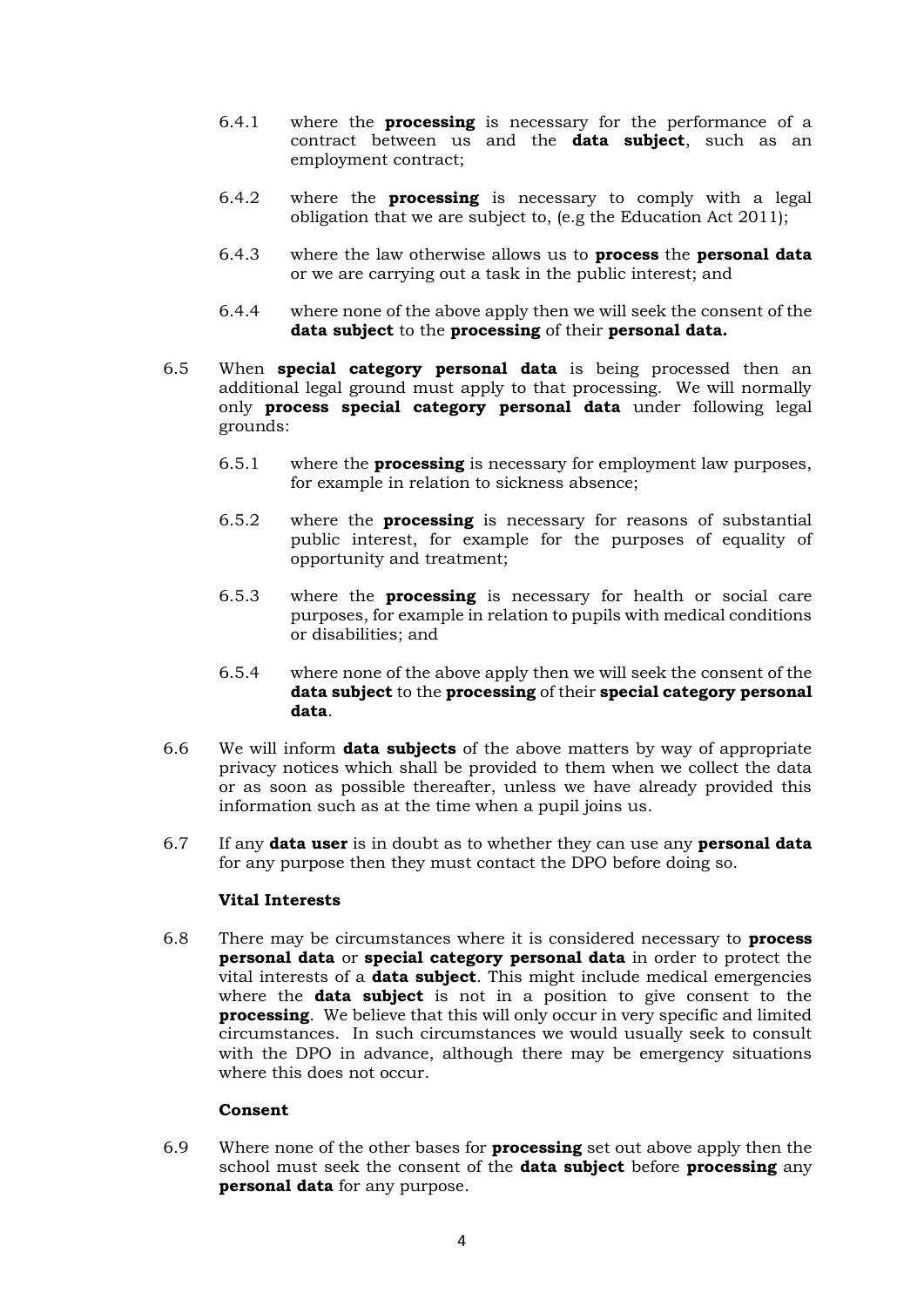- 6.10 There are strict legal requirements in relation to the form of consent that must be obtained from **data subjects**.
- 6.11 When pupils and or our Workforce join the Trust a consent form will be required to be completed in relation to them. This consent form deals with the taking and use of photographs and videos of them, amongst other things. Where appropriate third parties may also be required to complete a consent form.
- 6.12 In relation to all pupils under the age of 12 years old we will seek consent from an individual with parental responsibility for that pupil.
- 6.13 We will generally seek consent directly from a pupil who has reached the age of 12, however we recognise that this may not be appropriate in certain circumstances and therefore may be required to seek consent from an individual with parental responsibility.
- 6.14 If consent is required for any other **processing** of **personal data** of any **data subject** then the form of this consent must:
	- 6.14.1 Inform the **data subject** of exactly what we intend to do with their **personal data**;
	- 6.14.2 Require them to positively confirm that they consent we cannot ask them to opt-out rather than opt-in; and
	- 6.14.3 Inform the **data subject** of how they can withdraw their consent.
- 6.15 Any consent must be freely given, which means that we cannot make the provision of any goods or services or other matter conditional on a **data subject** giving their consent.
- 6.16 The DPO must always be consulted in relation to any consent form before consent is obtained.
- 6.17 A record must always be kept of any consent, including how it was obtained and when.

# 7 **Processing for limited purposes**

- 7.1 In the course of our activities as a Trust, we may collect and **process** the **personal data** set out in our Schedule of Processing Activities. This may include **personal data** we receive directly from a **data subject** (for example, by completing forms or by corresponding with us by mail, phone, email or otherwise) and **personal data** we receive from other sources (including, for example, local authorities, other schools, parents, other pupils or members of our **workforce**).
- 7.2 We will only **process personal data** for the specific purposes set out in our Schedule of Processing Activities or for any other purposes specifically permitted by Data Protection Legislation or for which specific consent has been provided by the data subject.

# 8 **Notifying data subjects**

8.1 If we collect **personal data** directly from **data subjects**, we will inform them about: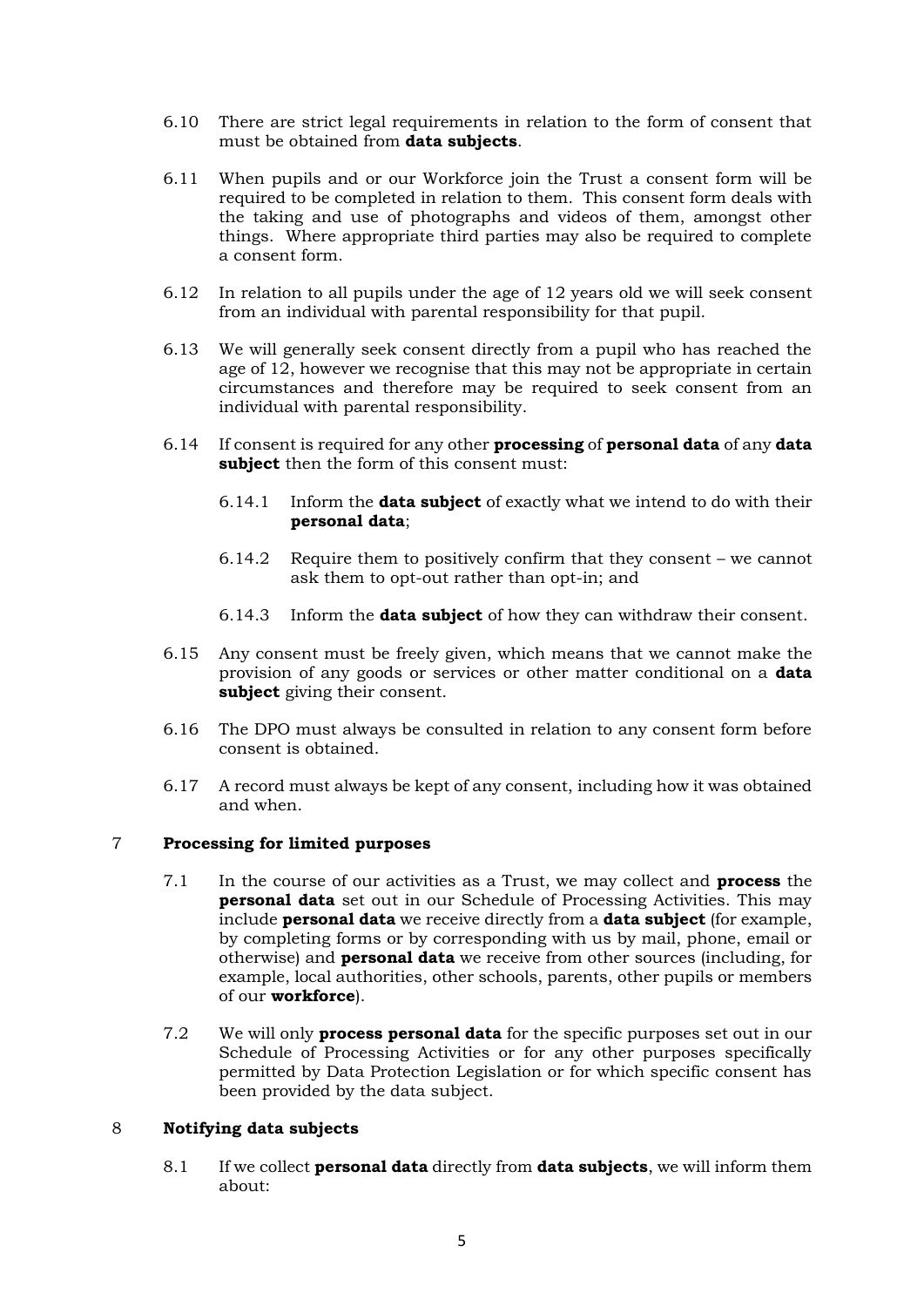- 8.1.1 our identity and contact details as **Data Controller** and those of the DPO;
- 8.1.2 the purpose or purposes and legal basis for which we intend to **process** that **personal data**;
- 8.1.3 the types of third parties, if any, with which we will share or to which we will disclose that **personal data**;
- 8.1.4 whether the **personal data** will be transferred outside the European Economic Area ('**EEA**') and if so the safeguards in place;
- 8.1.5 the period for which their **personal data** will be stored, by reference to our Retention and Destruction Policy;
- 8.1.6 the existence of any automated decision making in the **processing** of the **personal data** along with the significance and envisaged consequences of the **processing** and the right to object to such decision making; and
- 8.1.7 the rights of the **data subject** to object to or limit processing, request information, request deletion of information or lodge a complaint with the ICO.
- 8.2 Unless we have already informed **data subjects** that we will be obtaining information about them from third parties (for example in our privacy notices), then if we receive **personal data** about a **data subject** from other sources, we will provide the **data subject** with the above information as soon as possible thereafter, informing them of where the **personal data** was obtained from.
- 8.3 Where third-party information is provided (for example a parent providing a third party emergency contact) we will seek consent from the parent to ensure that they have authority to disclose this information.

#### 9 **Adequate, relevant and non-excessive processing**

9.1 We will only collect **personal data** to the extent that it is required for the specific purpose notified to the **data subject**, unless otherwise permitted by Data Protection Legislation.

#### 10 **Accurate data**

- 10.1 We will ensure that **personal data** we hold is accurate and kept up to date.
- 10.2 We will take reasonable steps to destroy or amend inaccurate or out-of-date data.
- 10.3 **Data subjects** have a right to have any inaccurate **personal data** rectified. See further below in relation to the exercise of this right.

#### 11 **Timely processing**

11.1 We will not keep **personal data** longer than is necessary for the purpose or purposes for which they were collected. We will take all reasonable steps to destroy, or erase from our systems, all **personal data** which is no longer required.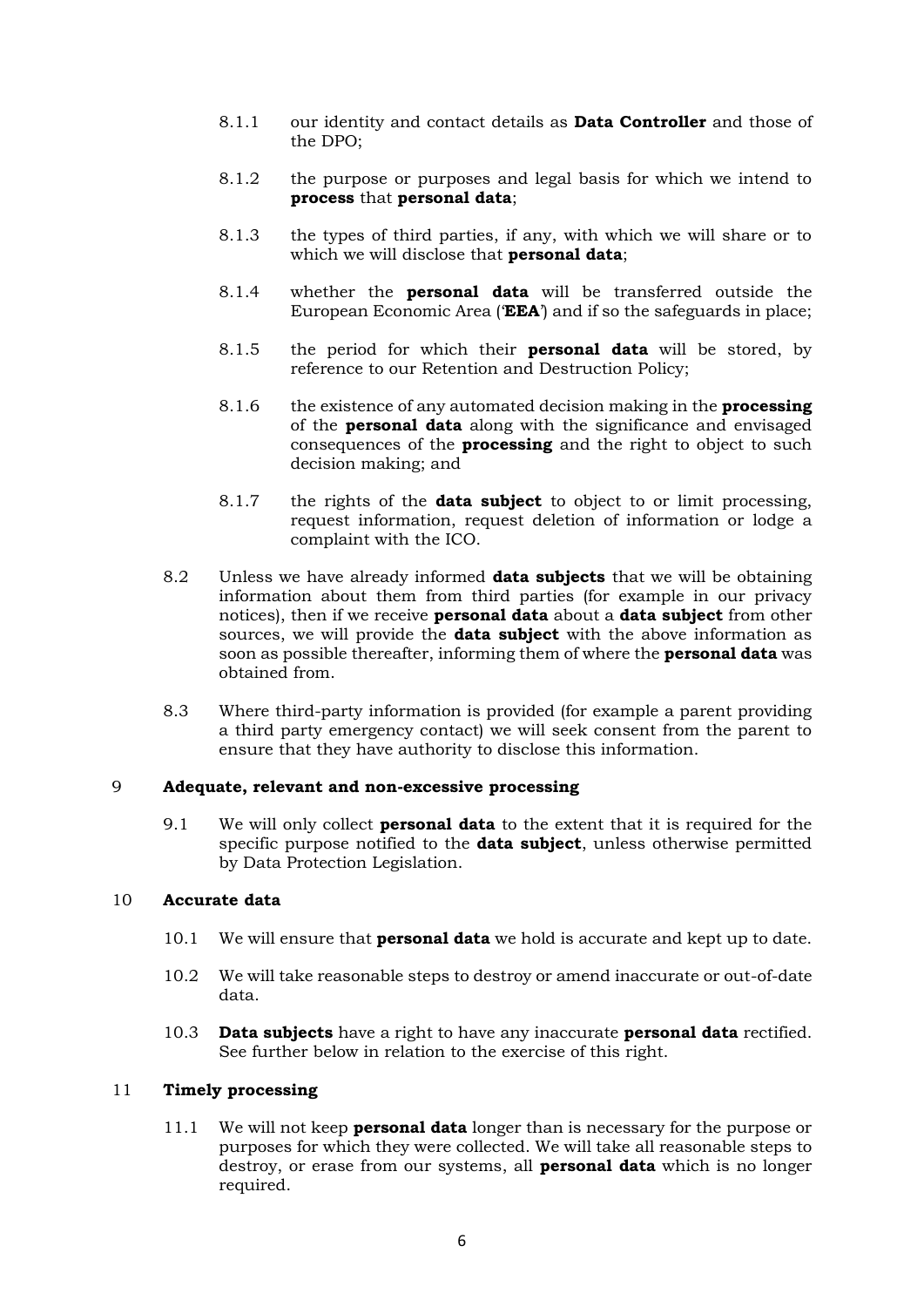#### 12 **Processing in line with data subject's rights**

- 12.1 We will **process** all **personal data** in line with **data subjects'** rights, in particular their right to:
	- 12.1.1 request access to any **personal data** we hold about them;
	- 12.1.2 object to the **processing** of their **personal data**, including the right to object to direct marketing;
	- 12.1.3 have inaccurate or incomplete **personal data** about them rectified;
	- 12.1.4 restrict **processing** of their **personal data**;
	- 12.1.5 have **personal data** we hold about them erased
	- 12.1.6 have their **personal data** transferred; and
	- 12.1.7 object to the making of decisions about them by automated means.

#### **The Right of Access to Personal Data**

12.2 **Data subjects** may request access to all **personal data** we hold about them. Such requests will be considered in line with the schools Subject Access Request Procedure.

#### **The Right to Object**

- 12.3 In certain circumstances **data subjects** may object to us **processing** their **personal data**. This right may be exercised in relation to **processing** that we are undertaking on the basis of a legitimate interest or in pursuit of a statutory function or task carried out in the public interest.
- 12.4 An objection to **processing** does not have to be complied with where the school can demonstrate compelling legitimate grounds which override the rights of the **data subject**.
- 12.5 Such considerations are complex and must always be referred to the DPO upon receipt of the request to exercise this right.
- 12.6 In respect of direct marketing any objection to **processing** must be complied with.
- 12.7 The Trust/School is not however obliged to comply with a request where the **personal data** is required in relation to any claim or legal proceedings.

#### **The Right to Rectification**

- 12.8 If a **data subject** informs the Trust/School] that **personal data** held about them by the Trust/School is inaccurate or incomplete then we will consider that request and provide a response within one month.
- 12.9 If we consider the issue to be too complex to resolve within that period then we may extend the response period by a further two months. If this is necessary then we will inform the **data subject** within one month of their request that this is the case.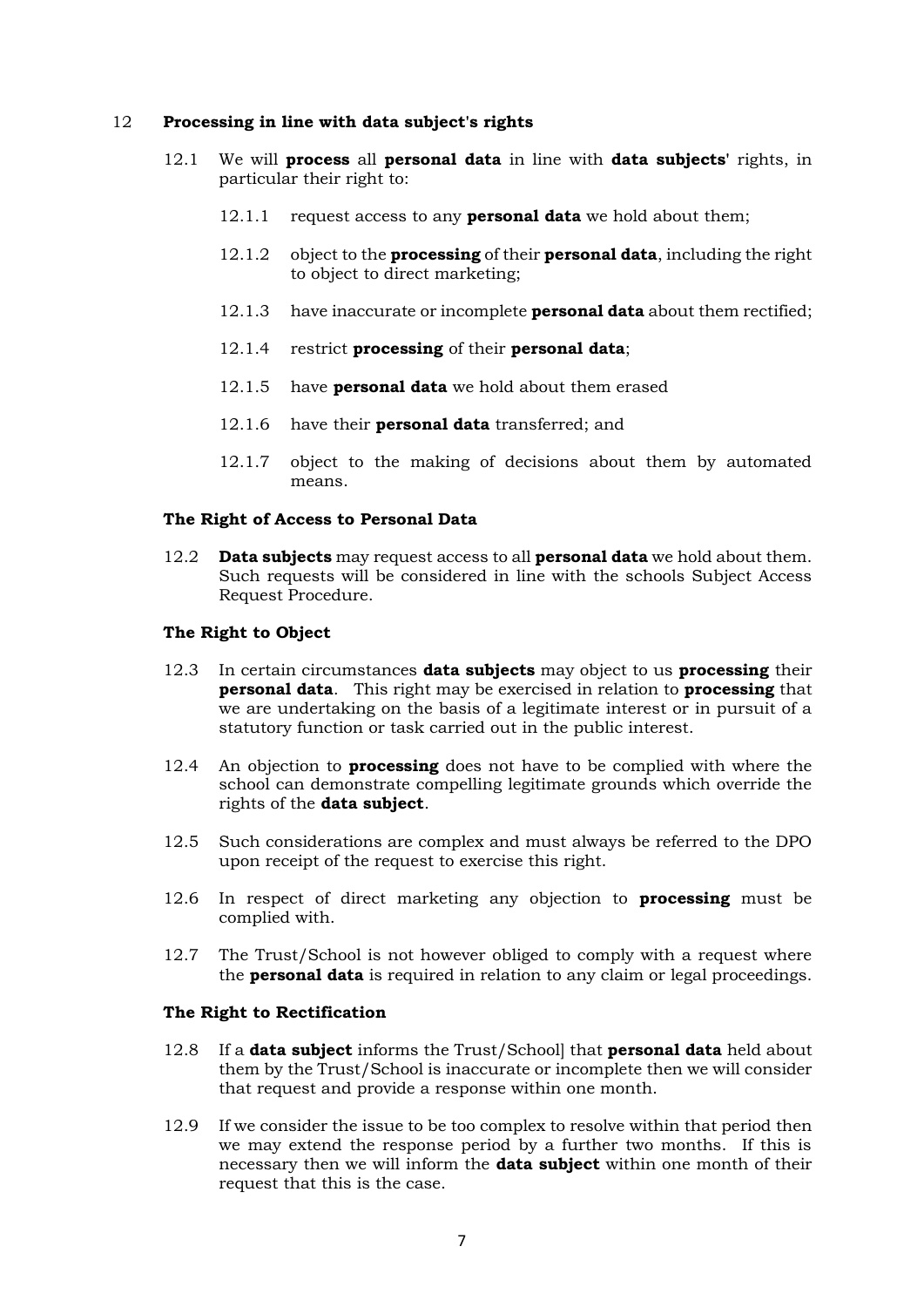12.10 We may determine that any changes proposed by the **data subject** should not be made. If this is the case then we will explain to the **data subject**  why this is the case. In those circumstances we will inform the **data subject** of their right to complain to the Information Commissioner's Office at the time that we inform them of our decision in relation to their request.

#### **The Right to Restrict Processing**

- 12.11 **Data subjects** have a right to "block" or suppress the **processing** of **personal data**. This means that the Trust can continue to hold the **personal data** but not do anything else with it.
- 12.12 The Trust/School must restrict the **processing** of **personal data**:
	- 12.12.1 Where it is in the process of considering a request for **personal**  data to be rectified (see above);
	- 12.12.2 Where the Trust/School is in the process of considering an objection to processing by a **data subject**;
	- 12.12.3 Where the **processing** is unlawful but the **data subject** has asked the Trust not to delete the **personal data**; and
	- 12.12.4 Where the Trust/School no longer needs the **personal data** but the **data subject** has asked the Trust/School not to delete the **personal data** because they need it in relation to a legal claim, including any potential claim against the Trust/School.
- 12.13 If the Trust/School has shared the relevant **personal data** with any other organisation then we will contact those organisations to inform them of any restriction, unless this proves impossible or involves a disproportionate effort.
- 12.14 The relevant DPO must be consulted in relation to requests under this right.

#### **The Right to Be Forgotten**

- 12.15 **Data subjects** have a right to have **personal data** about them held by the Trust/School erased only in the following circumstances:
	- 12.15.1 Where the **personal data** is no longer necessary for the purpose for which it was originally collected;
	- 12.15.2 When a **data subject** withdraws consent which will apply only where the Trust/School is relying on the individuals consent to the **processing** in the first place;
	- 12.15.3 When a **data subject** objects to the **processing** and there is no overriding legitimate interest to continue that **processing** – see above in relation to the right to object;
	- 12.15.4 Where the **processing** of the **personal data** is otherwise unlawful;
	- 12.15.5 When it is necessary to erase the **personal data** to comply with a legal obligation; and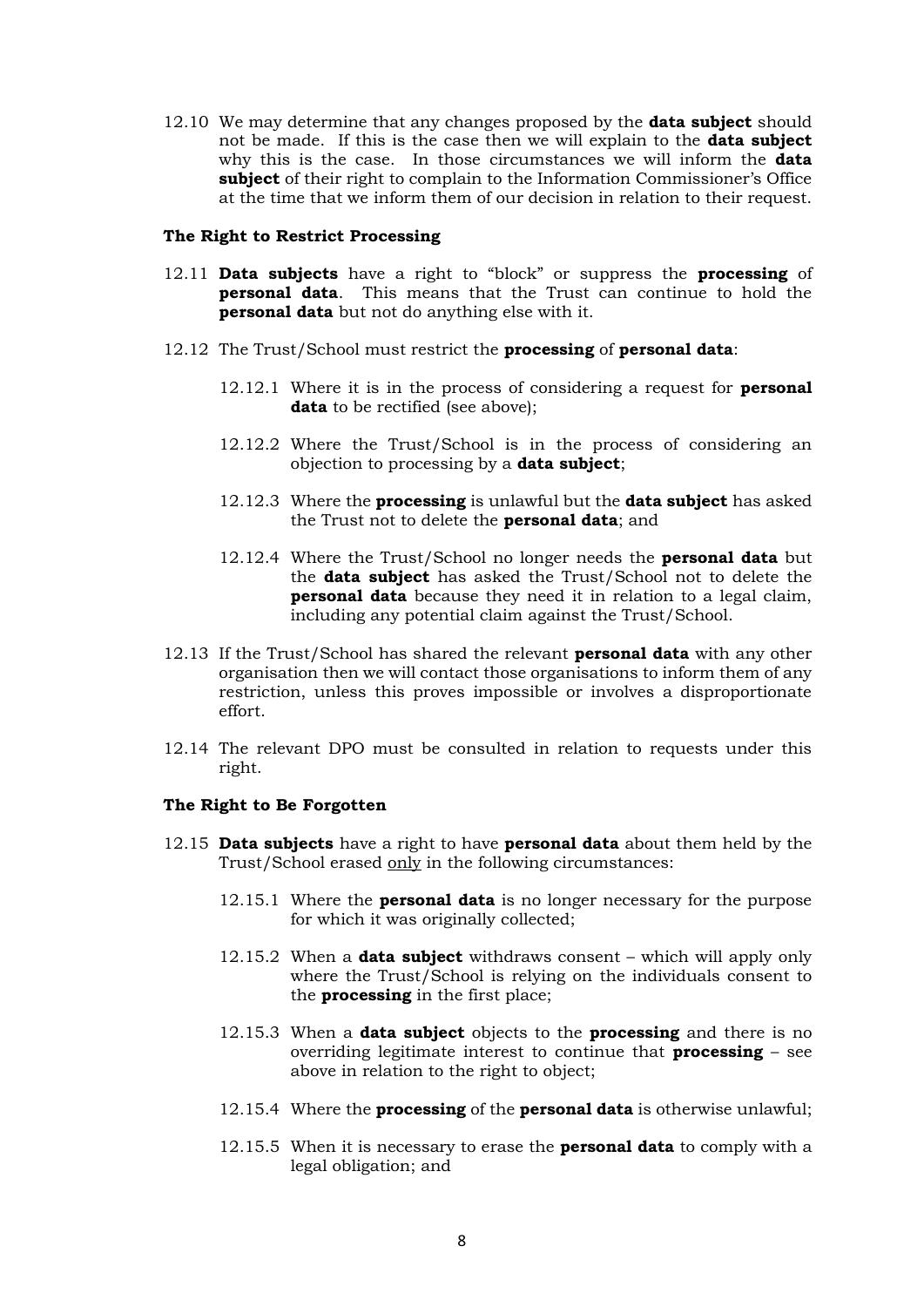- 12.16 The Trust/School is not required to comply with a request by a **data subject** to erase their **personal data** if the **processing** is taking place:
	- 12.16.1 To exercise the right of freedom of expression or information;
	- 12.16.2 To comply with a legal obligation for the performance of a task in the public interest or in accordance with the law;
	- 12.16.3 For public health purposes in the public interest;
	- 12.16.4 For archiving purposes in the public interest, research or statistical purposes; or
	- 12.16.5 In relation to a legal claim.
- 12.17 If the Trust/School has shared the relevant personal data with any other organisation then we will contact those organisations to inform them of any erasure, unless this proves impossible or involves a disproportionate effort.
- 12.18 The relevant DPO must be consulted in relation to requests under this right.

#### **Right to Data Portability**

- 12.19 In limited circumstances a **data subject** has a right to receive their **personal data** in a machine-readable format, and to have this transferred to other organisation.
- 12.20 If such a request is made then the DPO must be consulted.

#### 13 **Data security**

- 13.1 We will take appropriate security measures against unlawful or unauthorised processing of **personal data**, and against the accidental loss of, or damage to, **personal data**.
- 13.2 We will put in place procedures and technologies to maintain the security of all **personal data** from the point of collection to the point of destruction.
- 13.3 Security procedures include:
	- 13.3.1 Visitors to individual schools are signed in at reception.
	- 13.3.2 Any stranger seen in school should be reported to reception.
	- 13.3.3 **Secure lockable desks and cupboards.** Desks and cupboards should be kept locked if they hold confidential information of any kind. (Personal information is always considered confidential.)
	- 13.3.4 **Methods of disposal.** Paper documents should be shredded. Digital storage devices should be physically destroyed when they are no longer required. IT assets must be disposed of in accordance with the Information Commissioner's Office guidance on the disposal of IT assets.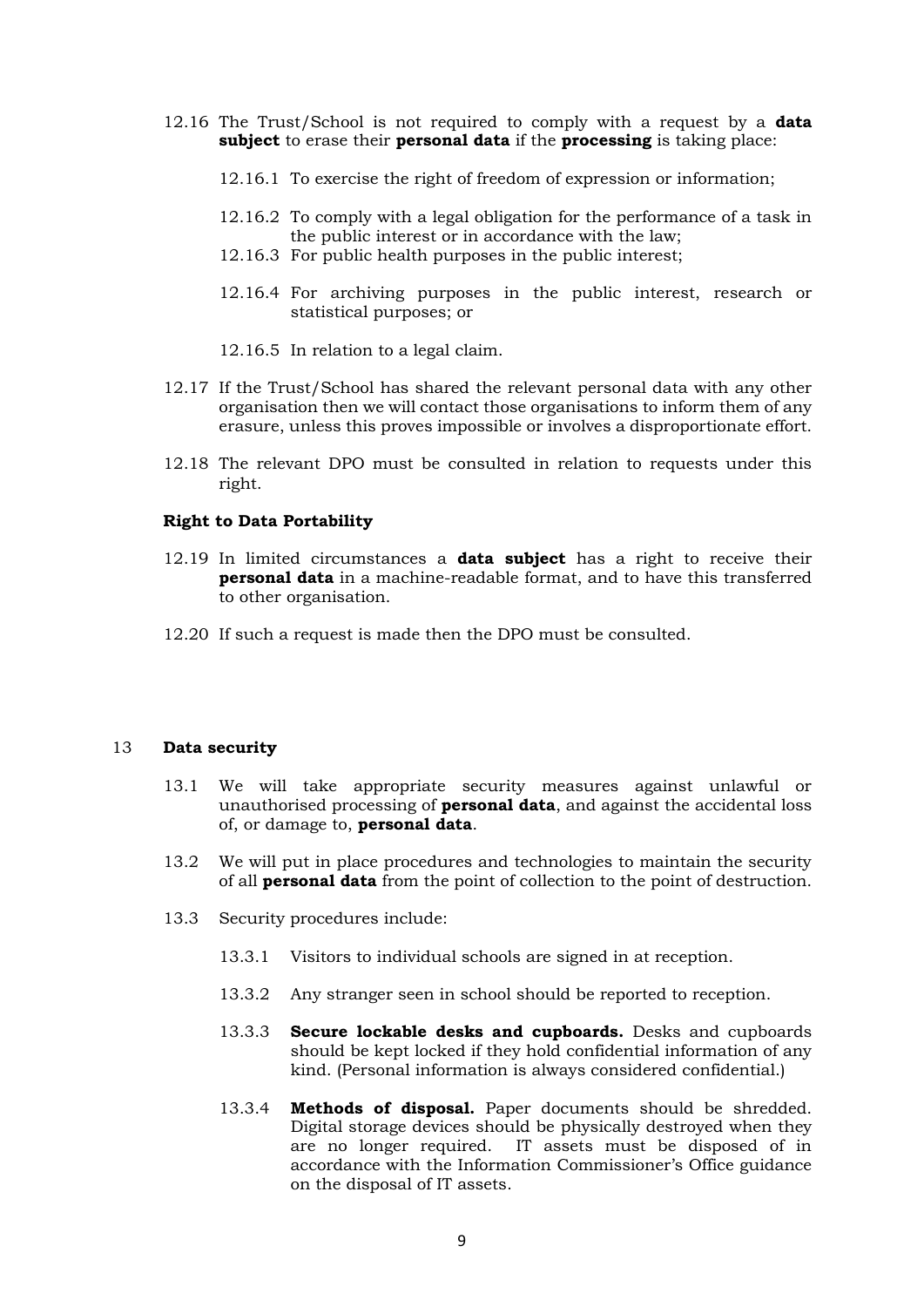- 13.3.5 **Equipment.** Data users must ensure that individual monitors do not show confidential information to passers-by and that they lock the screen or log off from their PC when it is left unattended.
- 13.3.6 **Working away from the school premises – paper documents** Staff are discouraged from taking paper document away from the School. Where it is necessary to do so, these documents must not be left unsecured (for example in a car, even when the car is locked).
- 13.3.7 **Working away from the school premises – electronic working.**  Staff may only transport documents containing personal data on encrypted USB sticks. Where information is downloaded onto a personal device, that device must be secured with a password or passcode and locked when not attended.
- 13.3.8 **Document printing.** Documents containing **personal data** must be collected immediately from printers and not left on photocopiers.]
- 13.4 Any member of staff found to be in breach of the above security measures may be subject to disciplinary action.

### 14 **Data Protection Impact Assessments**

- 14.1 The Trust/School takes data protection very seriously, and will consider and comply with the requirements of Data Protection Legislation in relation to all of its activities whenever these involve the use of personal data, in accordance with the principles of data protection by design and default.
- 14.2 In certain circumstances the law requires us to carry out detailed assessments of proposed **processing**. This includes where we intend to use new technologies which might pose a high risk to the rights of **data subjects** because of the types of data we will be **processing** or the way that we intend to do so.
- 14.3 The Trust/School will complete an assessment of any such proposed **processing** and has a template document which ensures that all relevant matters are considered.
- 14.4 The DPO should always be consulted as to whether a data protection impact assessment is required, and if so how to undertake that assessment.

# 15 **Disclosure and sharing of personal information**

- 15.1 We may share **personal data** that we hold about **data subjects**, and without their consent, with other organisations. Such organisations include the Department for Education, [and / or Education and Skills Funding Agency "ESFA"], Ofsted, health authorities and professionals, the Local Authority, examination bodies, other schools, and other organisations where we have a lawful basis for doing so.
- 15.2 The Trust/School will inform **data subjects** of any sharing of their **personal**  data unless we are not legally required to do so, for example where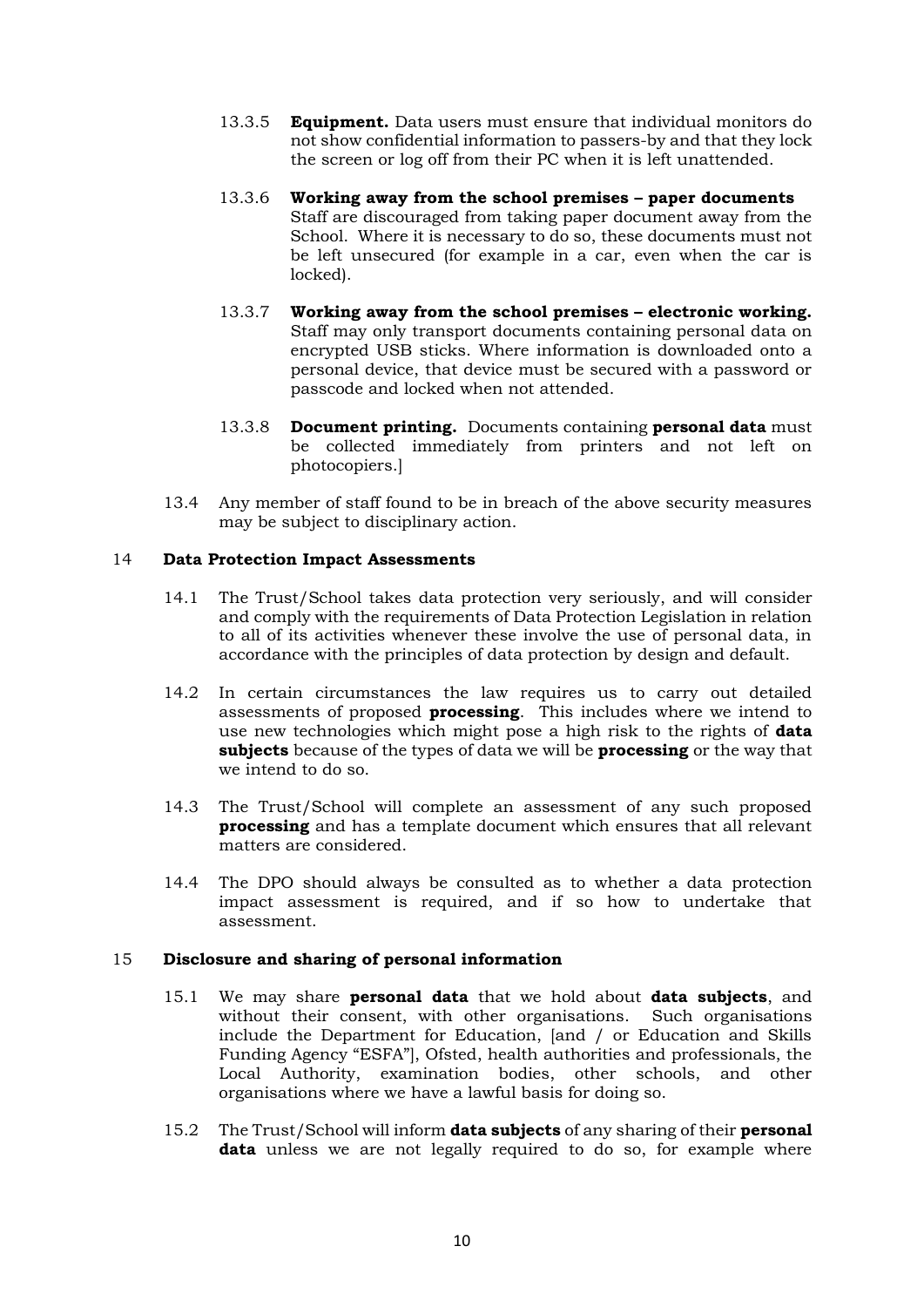**personal data** is shared with the police in the investigation of a criminal offence.

- 15.3 In some circumstances we will not share safeguarding information. Please refer to our Child Protection Policy.
- 15.4 Further detail is provided in our Schedule of Processing Activities.

#### 16 **Data Processors**

- 16.1 We contract with various organisations who provide services to the Trust/School, including:
	- 16.1.1 Payroll services, Human Resources Advisors, School Meal Providers, parental online payment providers, school information management system providers, insurers, and health and safety advisors. (this list is not exhaustive but provides examples of who the trust contracts)
- 16.2 In order that these services can be provided effectively we are required to transfer **personal data** of **data subjects** to these **data processors**.
- 16.3 **Personal data** will only be transferred to a **data processor** if they agree to comply with our procedures and policies in relation to data security, or if they put in place adequate measures themselves to the satisfaction of the Trust/School. The Trust/School will always undertake due diligence of any **data processor** before transferring the **personal data** of **data subjects** to them.
- 16.4 Contracts with **data processors** will comply with Data Protection Legislation and contain explicit obligations on the **data processor** to ensure compliance with the Data Protection Legislation, and compliance with the rights of **Data Subjects**.

#### 17 **Images and Videos**

- 17.1 Parents and others attending Trust/School events are allowed to take photographs and videos of those events for domestic purposes. For example, parents can take video recordings of a school performance involving their child. The Trust does not prohibit this as a matter of policy.
- 17.2 The Trust/School does not however agree to any such photographs or videos being used for any other purpose, but acknowledges that such matters are, for the most part, outside of the ability of the Trust/School to prevent.
- 17.3 The Trust/School asks that parents and others do not post any images or videos which include any child other than their own child on any social media or otherwise publish those images or videos.
- 17.4 As a Trust/School we want to celebrate the achievements of our pupils and therefore may want to use images and videos of our pupils within promotional materials, or for publication in the media such as local, or even national, newspapers covering school events or achievements. We will seek the consent of pupils, and their parents where appropriate, before allowing the use of images or videos of pupils for such purposes.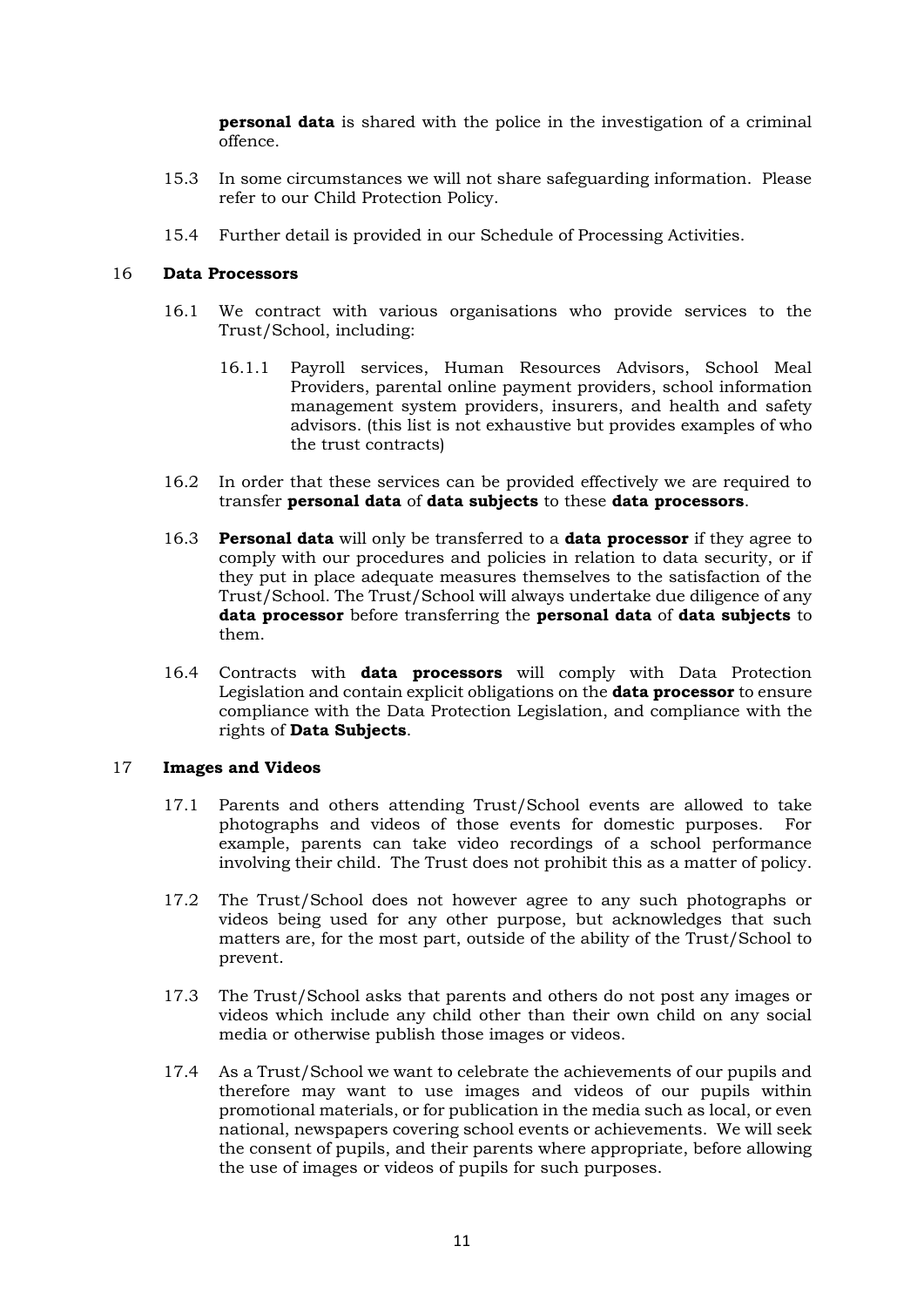17.5 Whenever a pupil begins their attendance at a MITRE school they, or their parent where appropriate, will be asked to complete a consent form in relation to the use of images and videos of that pupil. We will not use images or videos of pupils for any purpose where we do not have consent.

# 18 **CCTV**

18.1 Some academies within The Trust operate a CCTV system. Please refer to the relevant school's individual CCTV Policy.

# 19 **Changes to this policy**

We may change this policy at any time. Where appropriate, we will notify **data subjects** of those changes.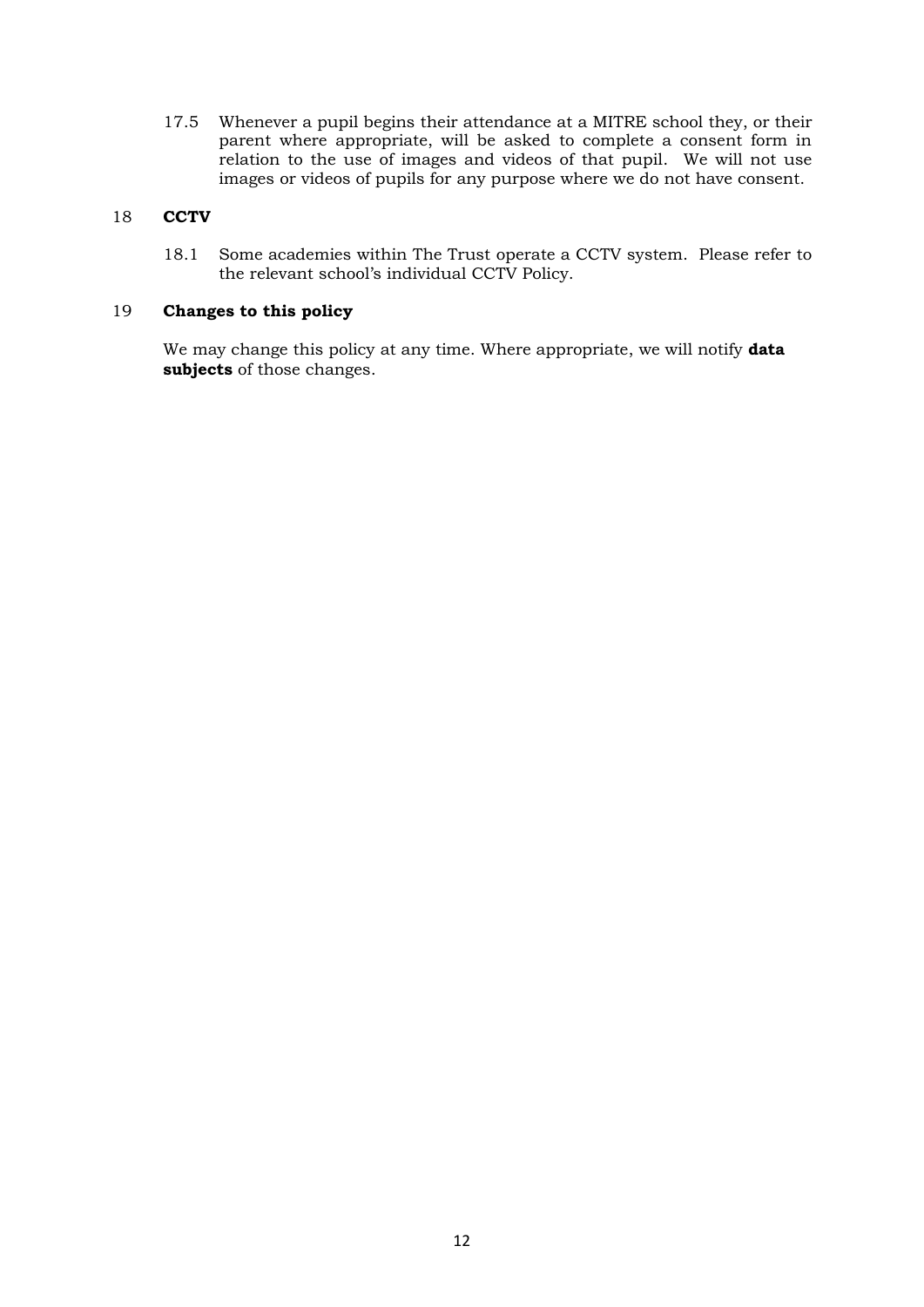# **ANNEX**

# **DEFINITIONS**

| Term                              | Definition                                                                                                                                                                                                                                                                                                                                                                                                                                                                                                                          |
|-----------------------------------|-------------------------------------------------------------------------------------------------------------------------------------------------------------------------------------------------------------------------------------------------------------------------------------------------------------------------------------------------------------------------------------------------------------------------------------------------------------------------------------------------------------------------------------|
| Data                              | is information which is stored electronically, on a computer, or<br>in certain paper-based filing systems                                                                                                                                                                                                                                                                                                                                                                                                                           |
| Data Subjects                     | for the purpose of this policy include all living individuals<br>about whom we hold personal data. This includes pupils, our<br>workforce, staff, and other individuals. A data subject need<br>not be a UK national or resident. All data subjects have legal<br>rights in relation to their personal information                                                                                                                                                                                                                  |
| Personal Data                     | means any information relating to an identified or identifiable<br>natural person (a data subject); an identifiable natural person<br>is one who can be identified, directly or indirectly, in<br>particular by reference to an identifier such as a name, an<br>identification number, location data, an online identifier or to<br>one or more factors specific to the physical, physiological,<br>genetic, mental, economic, cultural or social identity of that<br>natural person                                               |
| Data Controllers                  | are the people who or organisations which determine the<br>purposes for which, and the manner in which, any personal<br>data is processed. They are responsible for establishing<br>practices and policies in line with Data Protection Legislation.<br>We are the data controller of all personal data used in our<br>business for our own commercial purposes                                                                                                                                                                     |
| Data Users                        | are those of our workforce (including Governors and<br>volunteers) whose work involves processing personal data.<br>Data users must protect the data they handle in accordance<br>with this data protection policy and any applicable data<br>security procedures at all times                                                                                                                                                                                                                                                      |
| Data Processors                   | include any person or organisation that is not a data user that<br>processes personal data on our behalf and on our instructions                                                                                                                                                                                                                                                                                                                                                                                                    |
| Processing                        | is any activity that involves use of the data. It includes<br>obtaining, recording or holding the data, or carrying out any<br>operation or set of operations on the data such as collection,<br>recording, organisation, structuring, storage, adaptation or<br>alteration, retrieval, consultation, use, disclosure by<br>transmission, dissemination or otherwise making available,<br>alignment or combination, restriction, erasure or destruction.<br>Processing also includes transferring personal data to third<br>parties |
| Special Category<br>Personal Data | includes information about a person's racial or ethnic origin,<br>political opinions, religious or philosophical beliefs, trade<br>union membership, physical or mental health or condition or<br>sexual life, or genetic or biometric data                                                                                                                                                                                                                                                                                         |